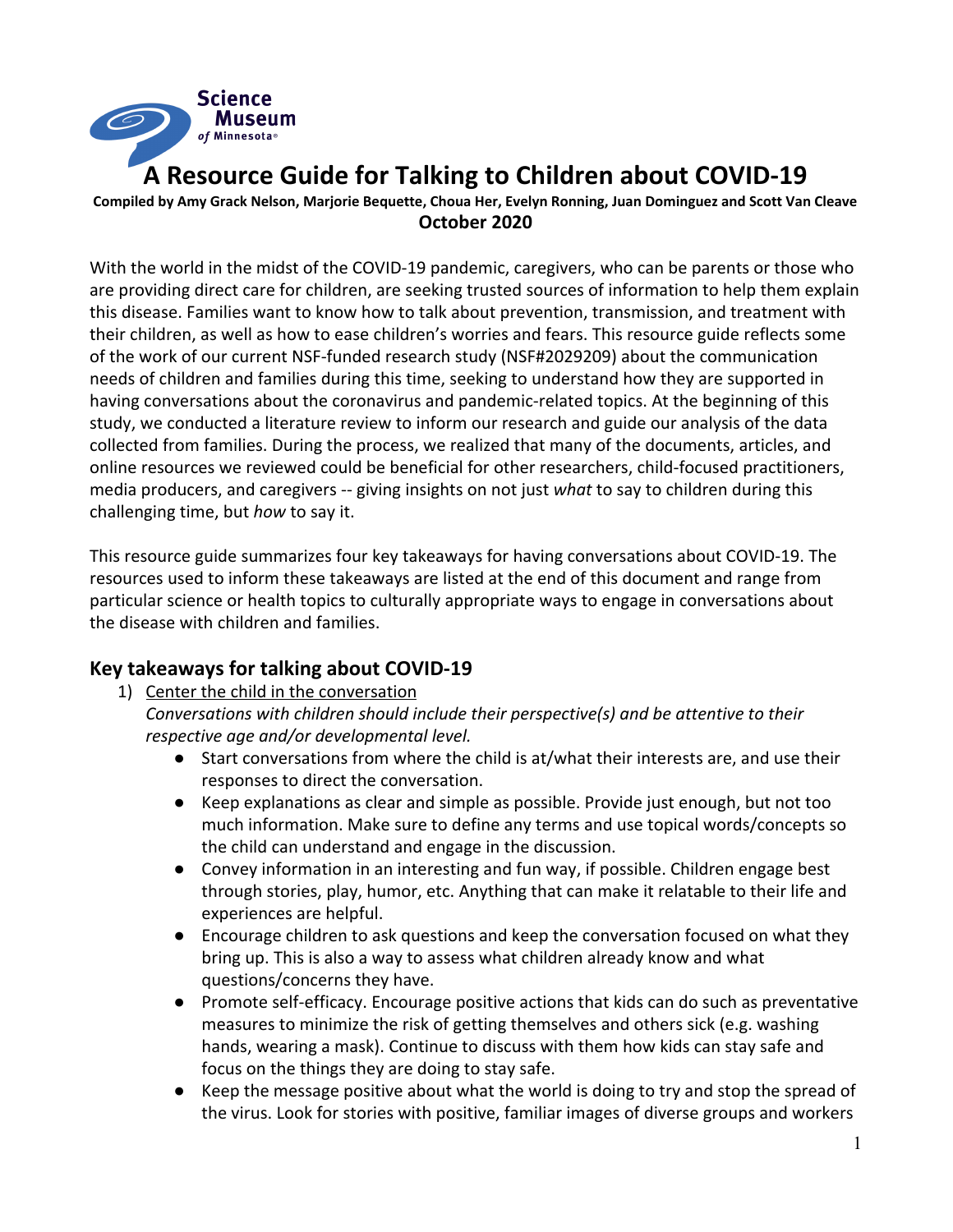who are caring for sick people and helping out in many ways. Share ways that local, state, and national leaders and/or communities are taking action. Using an optimistic approach and ending conversations on a good note can help children feel prepared to deal with the many changes to their world, now and in the future.

- 2) Address socio-emotional needs to support the child through their experience of the pandemic *Conversations that take into account the unique emotional needs of children, and make an effort to be responsive to their mental health and wellbeing, can help ease their anxiety.*
	- Model calmness when talking about the topics related to the pandemic. Give the child the space they need to process what is happening.
	- Reassure children that adults are there to keep them safe--the adults in their household, at their school, in their communities, and around the world (e.g. scientists, etc.). Let them know that adults are available to answer questions later on or to support them in any way, in order to build children's trust and lessen their anxiety.
	- Encourage kids to express their feelings. Validate children's emotions and acknowledge their feelings, stressing that whatever they feel right now is okay. Try to calm fears by addressing what is causing worry. Consider other ways that children may also express their feelings (e.g. using play to act out how they're feeling about what they're experiencing).
- 3) Challenge misleading or hurtful information about COVID-19 and communities *Conversations that equip children with trustworthy information, rather than rumor and biases, help children have confidence in what they know and can encourage empathy for others.*
	- Avoid stereotyping or making negative statements about people or countries. Explore what may cause biased thinking and address it directly. No one is to blame for the pandemic because of their race, nationality, or ethnicity.
	- Explain that it's possible anyone can get COVID-19. It has nothing to do with how someone looks, where they live, or what language they speak.
	- Promote acceptance of and compassion for others at this time. Discuss the many characteristics, values, and experiences they may have in common with other children who are also going through this difficult time.
	- Provide truthful and accurate information about the pandemic. Be honest if you don't know the answer to their question. Take care to not make up information or lie about anything. Children will feel a better sense of control when they are in the know.
	- Discuss why everything they hear may not be true/reliable about the reasons people may say incorrect things about COVID (e.g. fear of something they don't understand). Talk about how to distinguish between reliable sources/accurate information and rumor/incorrect guesses. Gently correct inaccurate information they may hear and repeat. Point them to reliable sources of information.
- 4) Pay particular attention to and draw from cultural contexts during conversations *Conversations that include cultural perspectives and/or community experiences of the pandemic are beneficial to children's broader understanding of what is happening. As a reminder, culture does not equal community but they are also not mutually exclusive (e.g. a refugee community made up of different cultures).*
	- Draw on existing cultural values/beliefs, traditions/rituals/practices, stories, activities, etc. to ground the conversation and relate it to children's lives.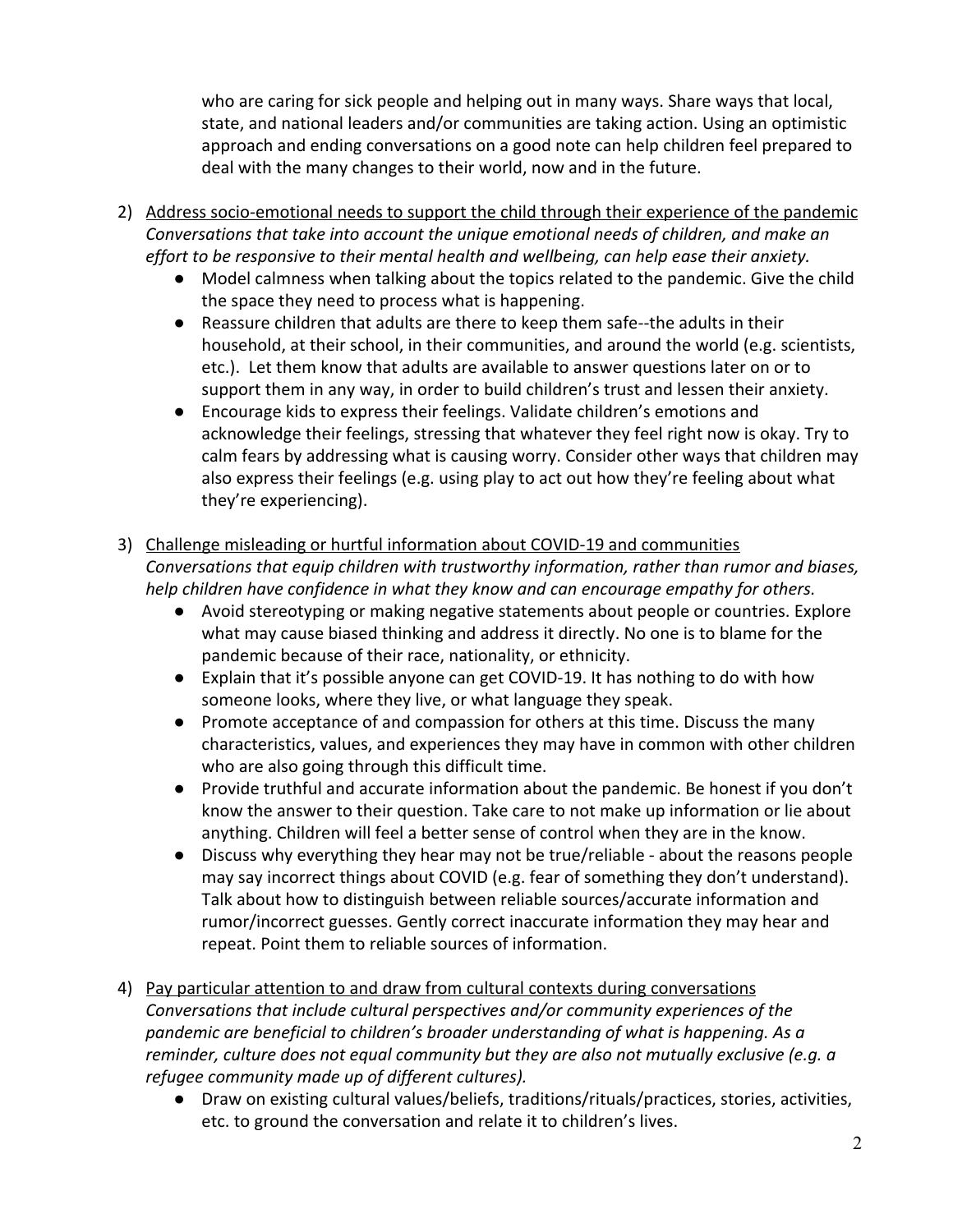- Remind children of the strength and resilience of their own and others' communities and the cultural tools/strategies/knowledge that communities already have to navigate challenging situations and times of crisis.
- Connect the pandemic to other hardships/struggles that communities have already overcome in the past. Here are some examples: the Great Depression; Japanese internment camps; and American Civil Rights Movement of the 1950s and 60s.
- Talk about community care and collective action during times of crisis. Identify actions that could help build community, like taking care of each other -- especially those who are most vulnerable. Emphasize the interconnectedness of communities.
- Adapt health and safety guidelines that work for the child's home situation. Talk about all of the creative ways to stay safe that make sense alongside the child's cultural norms and community practices.

## **List of Resources for talking about COVID-19**

Here are resources that informed the development of this document. Resources that are culturally-specific and/or community-focused are distinguished with bold text.

| <b>Title</b>                                                                                             | Source                                                              |
|----------------------------------------------------------------------------------------------------------|---------------------------------------------------------------------|
| How to talk to children about the coronavirus                                                            | Harvard Health Publishing Blog                                      |
| Talking with children about coronavirus disease 2019                                                     | <b>CDC</b>                                                          |
| How to talk to kids about coronavirus                                                                    | The New York Times                                                  |
| How to talk to your kids about COVID-19                                                                  | Mayo Clinic                                                         |
| Tips for discussing coronavirus with your kids                                                           | <b>Scimex</b>                                                       |
| Talking to kids about the coronavirus                                                                    | Child Mind Institute                                                |
| <b>Talking with children about COVID-19 fact sheet</b>                                                   | Urban Indian Health Institute                                       |
| Talking about COVID-19: Value, problem, solution, action                                                 | <b>The Opportunity Agenda</b>                                       |
| Talking with children: Tips for caregivers, parents, and teachers<br>during infectious disease outbreaks | Substance Abuse and Mental Health<br><b>Services Administration</b> |
| How to talk to kids about COVID-19                                                                       | Children's Minnesota                                                |
| Parent/Caregiver guide to helping families cope with the<br>coronavirus disease 2019                     | The National Child Traumatic Stress<br><b>Network</b>               |
| Coronavirus (COVID-19) parenting tips                                                                    | <b>UNICEF</b>                                                       |
| <b>Positive parenting during COVID-19</b>                                                                | <b>Center for American Indian</b><br><b>Health/Johns Hopkins</b>    |
| 10 Tips for talking about COVID-19 with your kids                                                        | <b>PBS</b>                                                          |